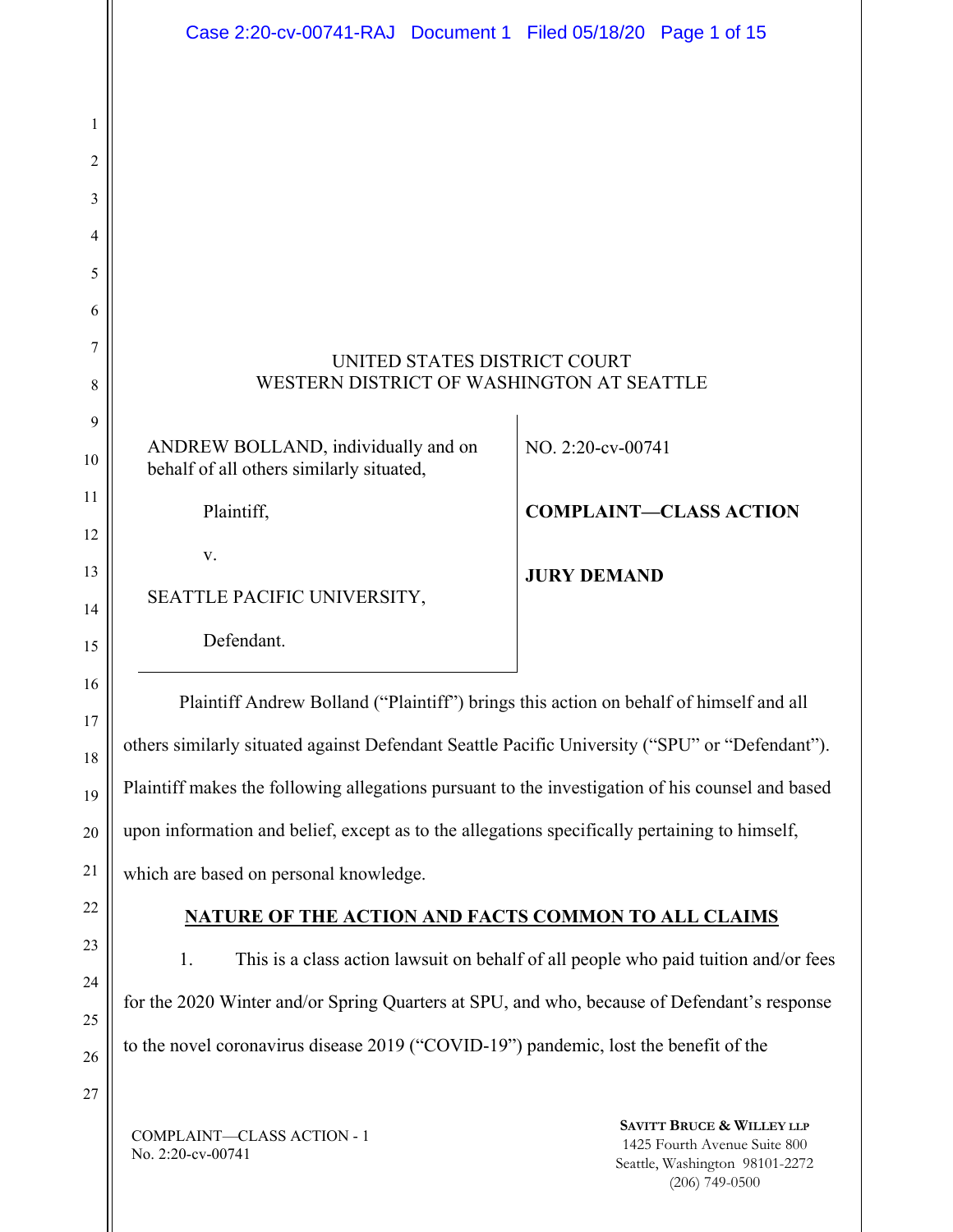education for which they paid, and/or the services for which their fees were paid, without having their tuition and/or fees refunded to them.

- 2. SPU is a private university with a total enrollment of approximately 3,500 students. SPU offers more than 170 academic programs: 71undergraduate majors, 59 undergraduate minors, and 44 graduate degree programs and certificates.
- 3. SPU does not traditionally offer online courses as part of its regular curriculum. All, or almost all, of SPU's courses are conducted in-person.
- 4. SPU operates on academic quarters. The 2020 Winter Quarter began on January 6, 2020 and ran through March 13, 2020. The 2020 Spring Quarter began April 13 and runs through June 11, 2020.
- 5. On March 6, 2020, SPU announced through a campus-wide email that, because of the global COVID-19 pandemic, its campus would be closed and courses would transition to online and remote learning. On March 12, 2020, SPU announced that the upcoming Spring Quarter courses also would be available only online or remotely.
- 17

1

2

3

4

5

6

7

8

9

10

11

12

13

14

15

16

18

19

20

21

22

23

24

25

26

6. SPU has not held any in-person classes since March 6, 2020, at the latest. Classes that have continued have been in an online format, with no in-person instruction.

7. As a result of the closure of SPU's facilities, SPU has not delivered the educational services, facilities, access, and opportunities that Plaintiff and the putative class contracted and paid for. The online learning options offered to SPU students provide less to students than SPU's in-person courses in multiple aspects, including lack of facilities and materials, limited access to faculty, and loss of the many learning experiences that require inperson interaction among faculty and students. Students have been deprived of the opportunity for collaborative learning and in-person dialogue, feedback, and critique. The remote learning

27

COMPLAINT—CLASS ACTION - 2 No. 2:20-cv-00741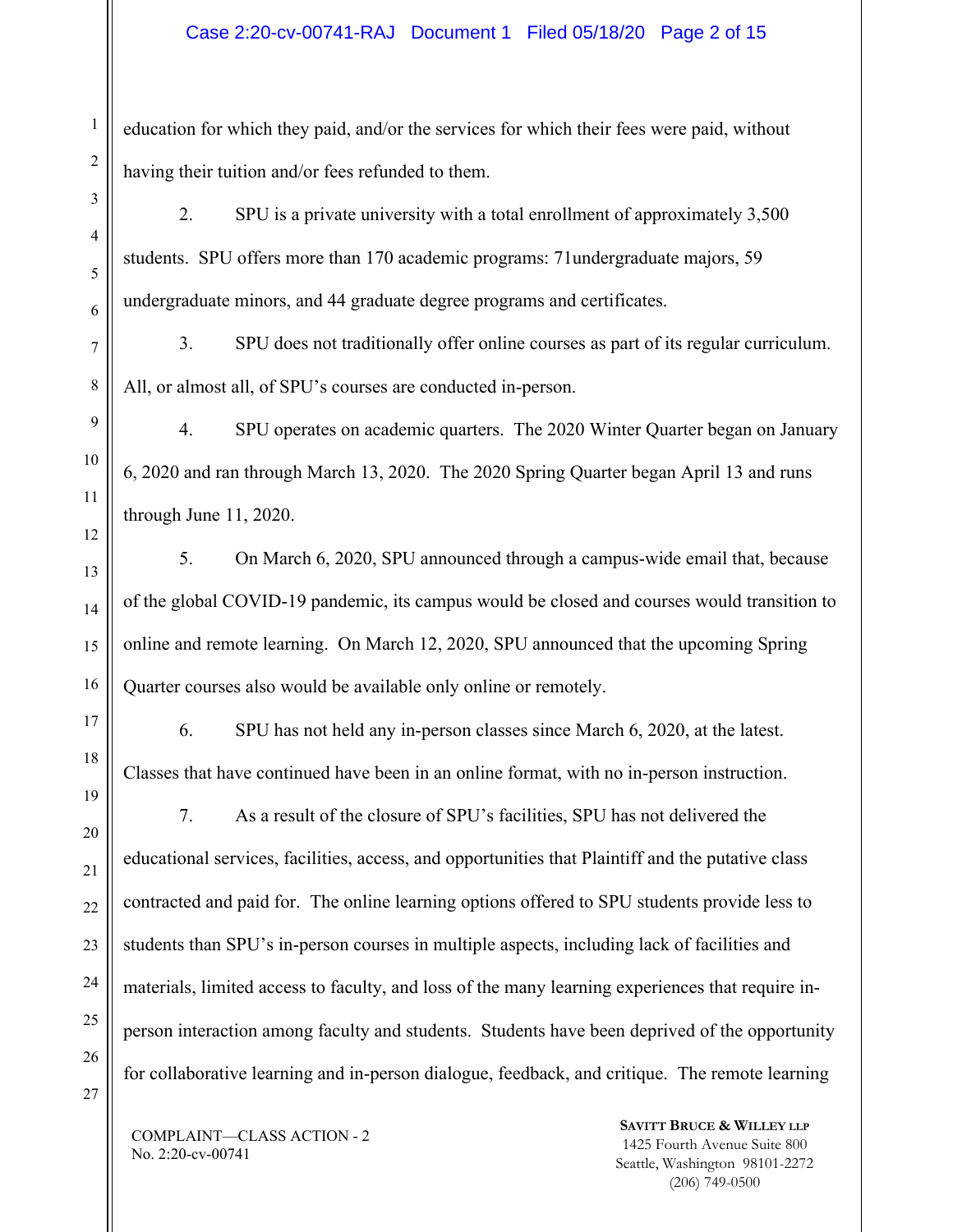options are in no way the equivalent of the in-person education that Plaintiff and the putative class members contracted and paid for.

8. Plaintiff and the putative class are therefore entitled to a refund of tuition and fees for in-person educational services, facilities, access, and opportunities that SPU has not provided. Even if SPU claims that it did not have a choice in cancelling in-person classes, it nevertheless has improperly retained funds for services it is not providing.

9. Through this lawsuit Plaintiff seeks, for himself and Class members, SPU's disgorgement of the pro-rated portion of tuition and fees proportionate to the amount of time they did not receive the in-person education they paid for because SPU moved its classes online and ceased providing campus services. Plaintiff seeks a return of these amounts on behalf of himself and the Class as defined below.

## **PARTIES**

10. Plaintiff Andrew Bolland is a citizen of Washington who resides in Bonney Lake, Washington. Mr. Bolland is an undergraduate student at Seattle Pacific University. Mr. Bolland is pursuing a degree in Theater Performance. The Theater Performance program at SPU relies extensively on in-person instruction, meaningful student presentations, peer collaboration, and access to other university facilities. None of these resources are available to Mr. Bolland while in-person classes are suspended. Mr. Bolland paid Defendant over \$14,000 per quarter for tuition and fees for the 2020 Winter and Spring Quarters. SPU has not provided Mr. Bolland any refund of tuition or other mandatory fees, even though in-person classes have not been held since March 6, 2020.

11. Defendant Seattle Pacific University is a Washington nonprofit corporation located in Seattle, Washington.

COMPLAINT—CLASS ACTION - 3 No. 2:20-cv-00741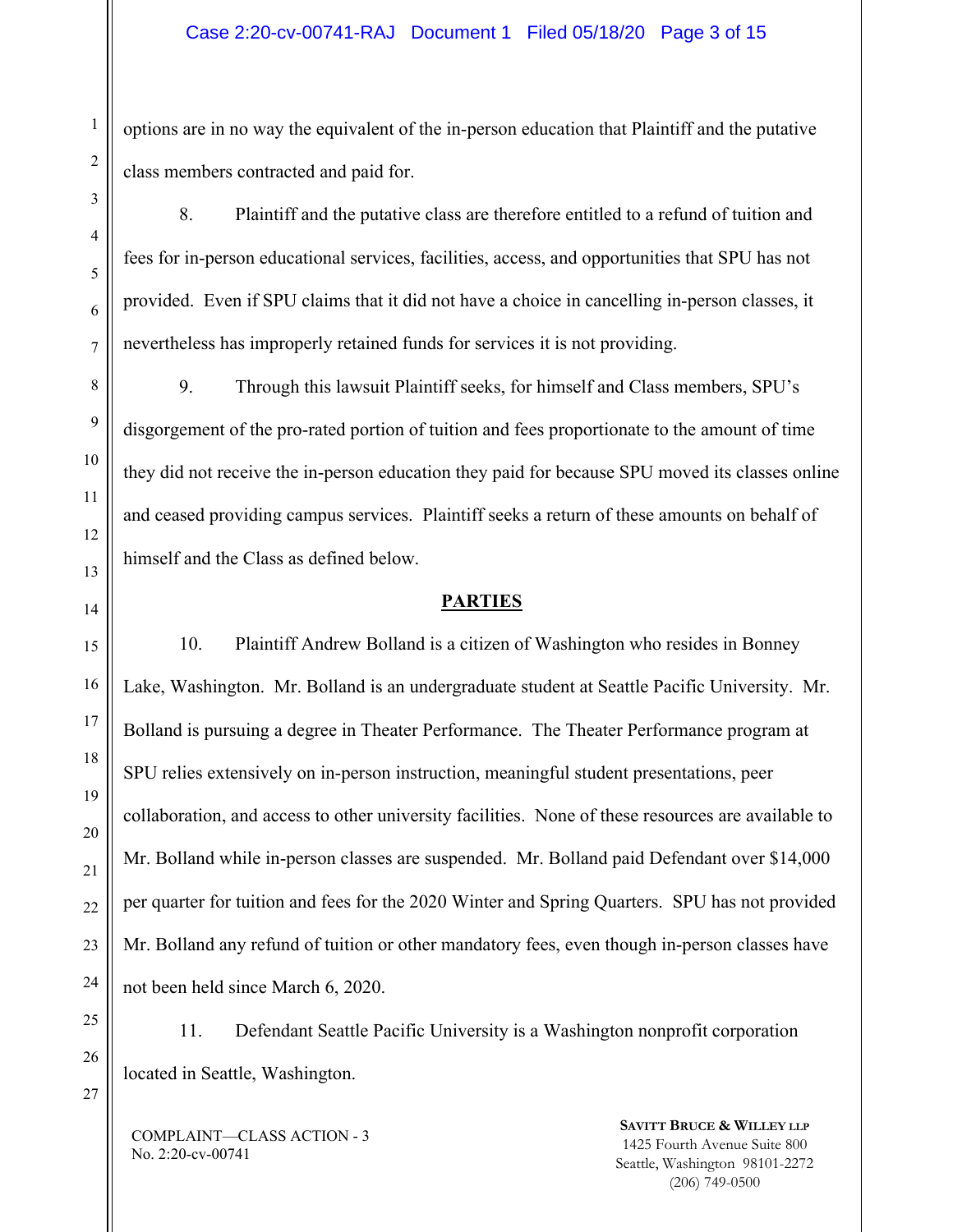## **JURISDICTION AND VENUE**

COMPLAINT—CLASS ACTION - 4 No. 2:20-cv-00741 **SAVITT BRUCE & WILLEY LLP** 1425 Fourth Avenue Suite 800 Seattle, Washington 98101-2272 (206) 749-0500 12. The Court has jurisdiction over this action pursuant to 28 U.S.C. § 1332(d)(2)(A), as modified by the Class Action Fairness Act of 2005, because at least one member of the Class, as defined below, is a citizen of a different state than Defendant, there are more than 100 members of the Class, and the aggregate amount in controversy exceeds \$5,000,000 exclusive of interest and costs. 13. This Court has personal jurisdiction over Defendant because SPU is a citizen of Washington with its principal place of business in this District. 14. Venue is proper in this Court pursuant to 28 U.S.C. § 1391 because Defendant is a resident of this District. Moreover, many of the acts and transactions giving rise to this action occurred in this District, and Plaintiff is a resident of this District. **FACTUAL ALLEGATIONS A. Plaintiff and Class Members Paid Tuition and Fees for the Winter 2020 and Spring 2020 Quarters**  15. Plaintiff and Class members are individuals who paid the cost of tuition and other mandatory fees for the 2020 Winter and/or Spring Quarters at SPU. 16. Winter 2020 classes at SPU began on or about January 6, 2020 and ended March 12, 2020. Spring 2020 classes began on or about April 13, 2020 and run through July 11, 2020. 17. Plaintiff and Class members paid the cost of tuition for the Winter 2020 and/or Spring 2020 Quarters, as well as associated fees and costs. 18. Examples of approximate tuition costs at SPU for the 2020 Winter and Spring Quarters are as follows: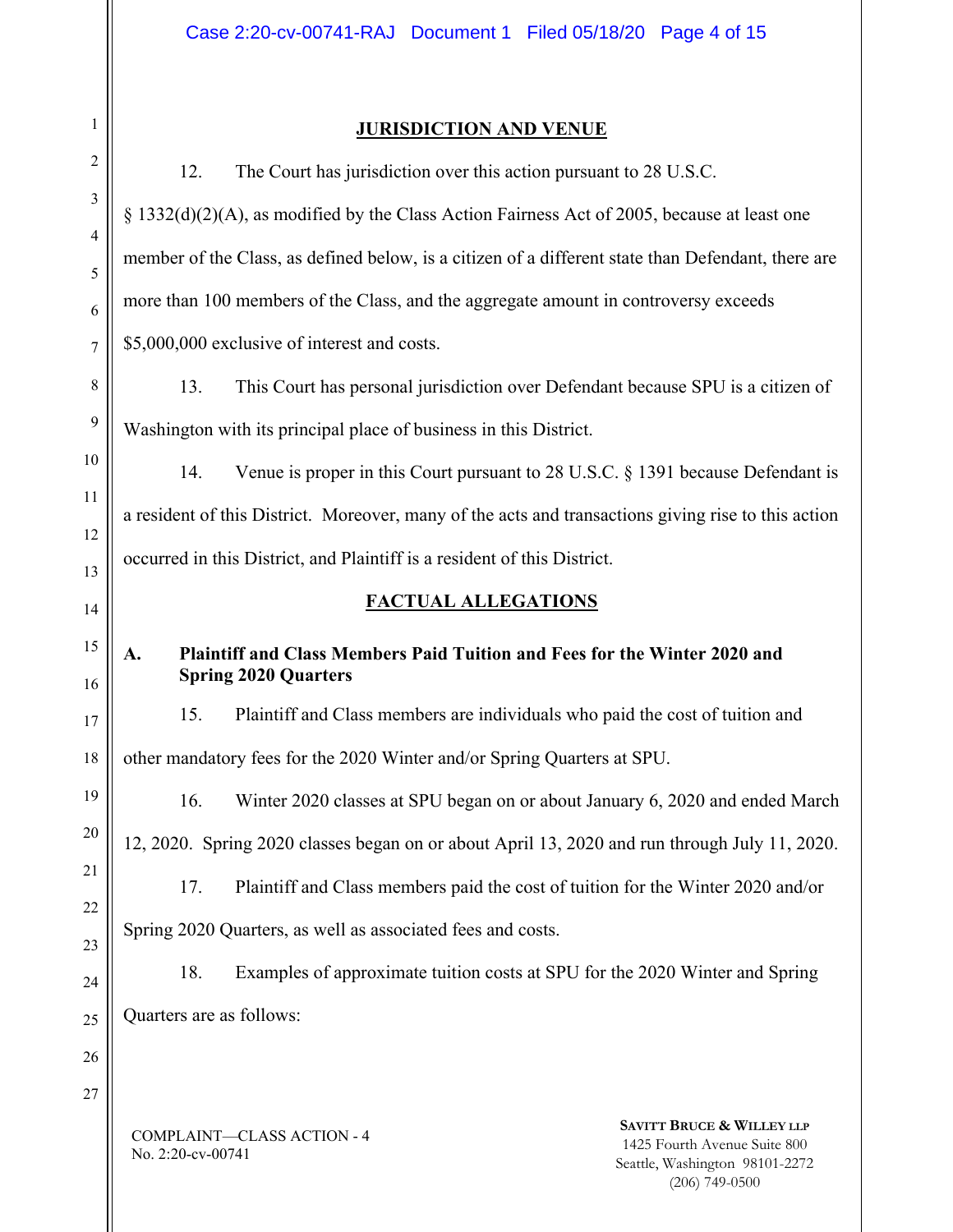- Tuition: \$14,868 per quarter
- Technology Fee: \$55 per quarter
- Student Activities Fee: \$103 per quarter

19. The tuition and fees described in the paragraphs above are provided by way of example; total damage amounts—which may include other fees that are not listed herein but that were not refunded—will be proven at trial.

## **B. In Response to COVID-19, SPU Closed Its Campus and Cancelled All In-Person Classes**

20. On March 6, 2020, SPU announced through a campus-wide email that, because of the global COVID-19 pandemic, its campus would be closed and courses would transition to online and remote learning. On March 12, 2020, SPU announced that Spring Quarter courses would also be available only online or remotely.

21. SPU has not held any in-person classes since March 6, 2020. Classes that have continued have been offered only in an online format, with no in-person instruction.

22. As a result of the closure of Defendant's facilities, Defendant has not delivered the educational services, facilities, access, and opportunities that Plaintiff and the putative class contracted and paid for. Plaintiff and the putative class are therefore entitled to a refund of all tuition and fees for services, facilities, access, and opportunities that Defendant has not provided. Even if Defendant claims that it did not have a choice in cancelling in-person classes, it nevertheless has improperly retained funds for services it is not providing.

24 25 26 23. Plaintiff and members of the Class chose not to attend an online institution of higher learning but instead chose to attend Defendant's institution and enroll on an in-person basis.

27

1

2

3

4

5

6

7

8

9

10

11

12

13

14

15

16

17

18

19

20

21

22

23

COMPLAINT—CLASS ACTION - 5 No. 2:20-cv-00741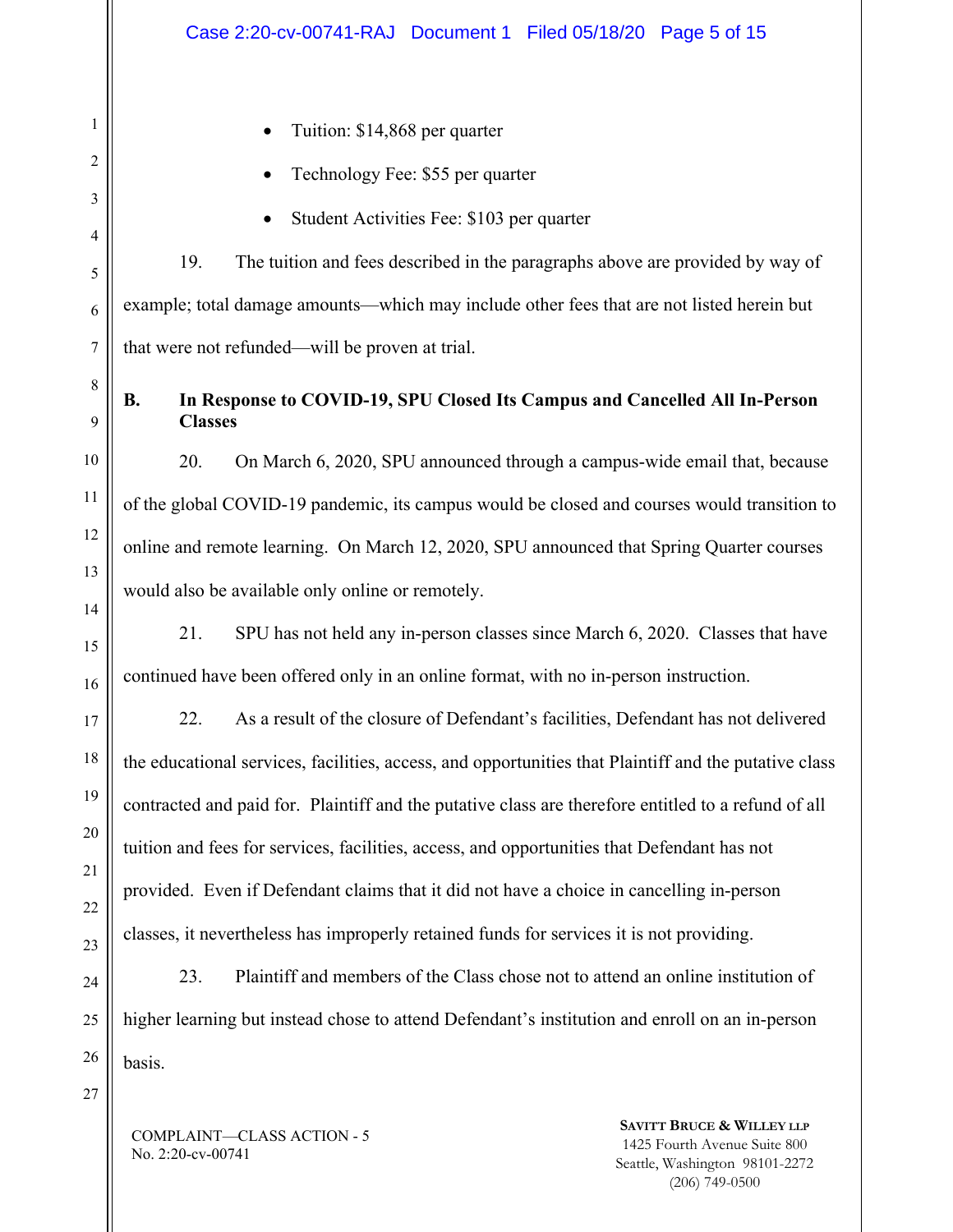24. Defendant markets SPU's on-campus experience as a benefit of enrollment on

its website:

## **CORE THEME 2: TRANSFORMATIVE AND HOLISTIC STUDENT EXPERIENCE**

Seattle Pacific University will enhance and strengthen co-curricular learning experiences by integrating academics, student life, and university ministries, to help students develop a sense of vocation and effectively transition to post-college life.



25. The online learning options being offered to SPU students are subpar compared to SPU's in-person courses. The online learning options offered to SPU students provide less to students than SPU's in-person courses in in multiple aspects, including lack of facilities and materials, limited access to faculty, and loss of the many learning experiences that require inperson interaction among faculty and students.

COMPLAINT—CLASS ACTION - 6 No. 2:20-cv-00741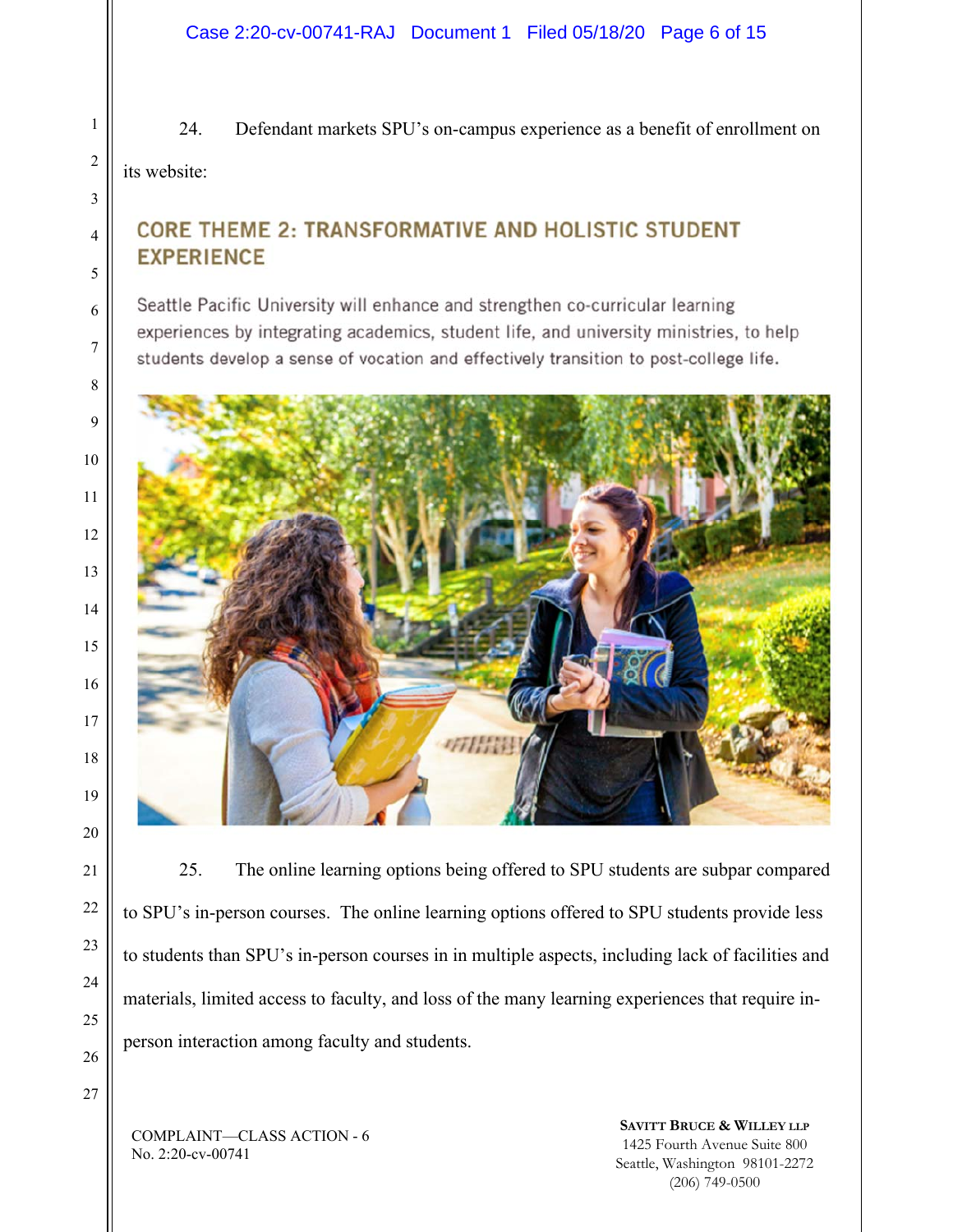| $\mathbf{1}$         | 26.<br>The remote learning options are in no way the equivalent of the in-person                                                                                              |  |  |  |  |  |  |  |
|----------------------|-------------------------------------------------------------------------------------------------------------------------------------------------------------------------------|--|--|--|--|--|--|--|
| $\sqrt{2}$           | education putative class members contracted and paid for. The online education being                                                                                          |  |  |  |  |  |  |  |
| $\mathfrak{Z}$       | provided is not worth nearly the amount charged Class members in tuition and fees for the 2020                                                                                |  |  |  |  |  |  |  |
| 4<br>5               | Winter and Spring Quarters. The tuition and fees for in-person instruction at SPU are higher                                                                                  |  |  |  |  |  |  |  |
| 6                    | than tuition and fees for other online institutions because such costs cover not only the                                                                                     |  |  |  |  |  |  |  |
| $\boldsymbol{7}$     | academic instruction but also an entirely different experience that includes but is not limited to:                                                                           |  |  |  |  |  |  |  |
| 8                    | Face-to-face interaction with professors, mentors, and peers;                                                                                                                 |  |  |  |  |  |  |  |
| $\overline{9}$<br>10 | Access to facilities such as libraries, laboratories, computer labs, and<br>study room;                                                                                       |  |  |  |  |  |  |  |
| 11                   | Student governance and student unions;                                                                                                                                        |  |  |  |  |  |  |  |
| 12                   | Extra-curricular activities, groups, intramural sports, etc.;                                                                                                                 |  |  |  |  |  |  |  |
| 13                   | Student art, cultures, and other activities;                                                                                                                                  |  |  |  |  |  |  |  |
| 14<br>15             | Social development and independence;                                                                                                                                          |  |  |  |  |  |  |  |
| 16                   | Hands-on learning and experimentation;                                                                                                                                        |  |  |  |  |  |  |  |
| 17                   | Networking and mentorship opportunities.                                                                                                                                      |  |  |  |  |  |  |  |
| 18                   | The fact that SPU students paid a higher price for an in-person education than<br>27.                                                                                         |  |  |  |  |  |  |  |
| 19                   | they would have paid for an online education. This is clearly illustrated by the fact that SPU                                                                                |  |  |  |  |  |  |  |
| 20 <sup>2</sup>      | does not traditionally offer online courses, nor does it have an established online education                                                                                 |  |  |  |  |  |  |  |
| 21<br>$^{22}$        | program.                                                                                                                                                                      |  |  |  |  |  |  |  |
| 23                   | 28.<br>Through this lawsuit Plaintiff seeks, for himself and Class members,                                                                                                   |  |  |  |  |  |  |  |
| 24                   | Defendant's disgorgement of the pro-rated portion of tuition and fees proportionate to the                                                                                    |  |  |  |  |  |  |  |
| 25                   | amount of time they did not receive the in-person education they paid for because SPU moved                                                                                   |  |  |  |  |  |  |  |
| 26                   | its classes online and ceased providing campus services. Plaintiff seeks return of these amounts                                                                              |  |  |  |  |  |  |  |
| 27                   | on behalf of himself and the Class, as defined below.                                                                                                                         |  |  |  |  |  |  |  |
|                      | <b>SAVITT BRUCE &amp; WILLEY LLP</b><br>COMPLAINT-CLASS ACTION - 7<br>1425 Fourth Avenue Suite 800<br>No. 2:20-cv-00741<br>Seattle, Washington 98101-2272<br>$(206)$ 749-0500 |  |  |  |  |  |  |  |

 $\parallel$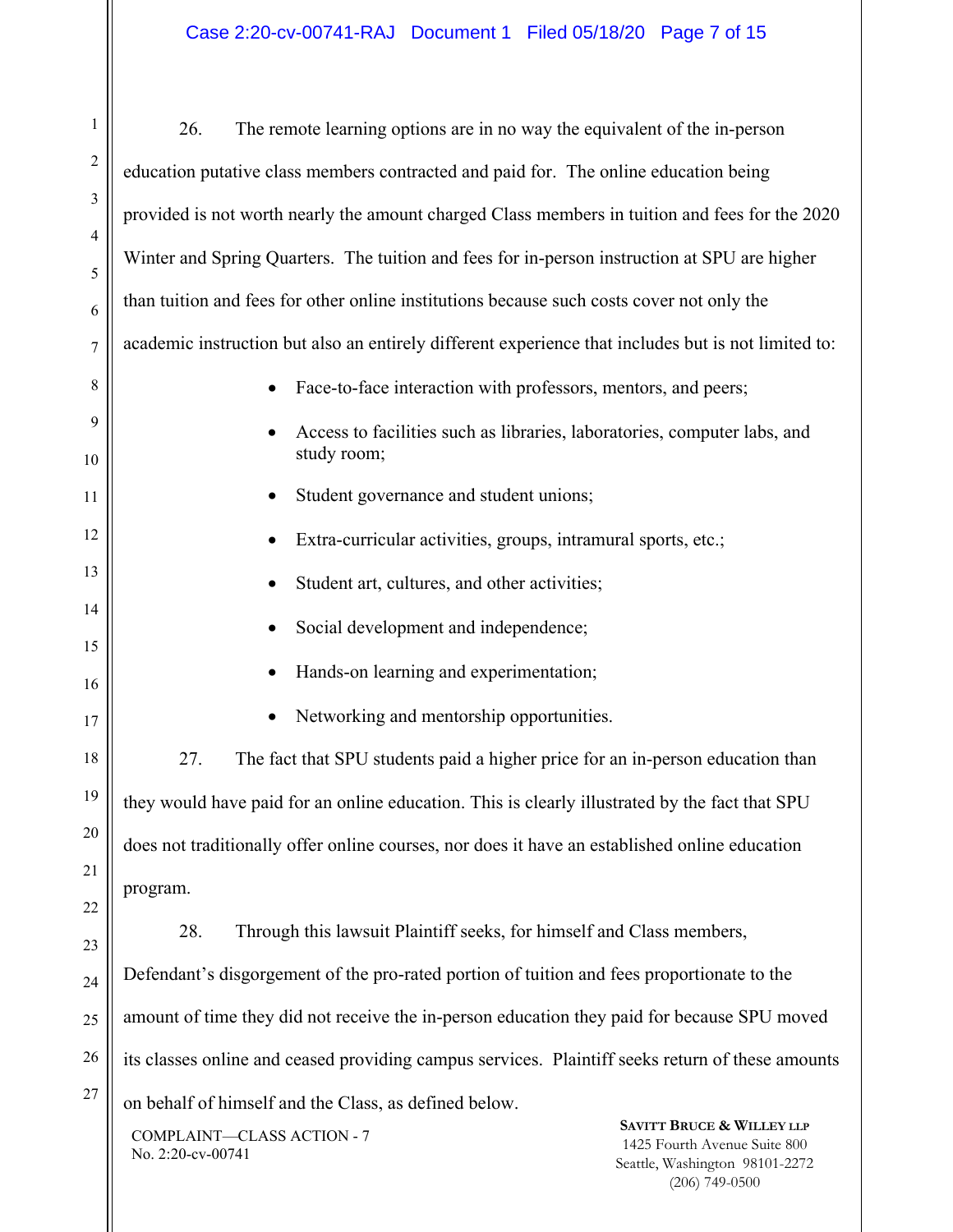## **CLASS ALLEGATIONS**

29. Plaintiff seeks to represent a class defined as all people who paid SPU tuition and/or fees for in-person educational services to be provided for SPU's Winter 2020 Quarter and/or its Spring 2020 Quarter that SPU failed to provide, and whose tuition and/or fees have not been refunded (the "Class"). Specifically excluded from the Class are Defendant, Defendant's officers, directors, agents, trustees, parents, children, corporations, trusts, representatives, employees, principals, servants, partners, joint ventures, or entities controlled by Defendant, and their heirs, successors, assigns, or other persons or entities related to or affiliated with Defendant and/or Defendant's officers and/or directors, the judge assigned to this action, and any member of the judge's immediate family.

30. Plaintiff also seeks to represent a subclass consisting of Class members who reside in Washington (the "Subclass").

31. Subject to additional information obtained through further investigation and discovery, the foregoing definition of the Class and Subclass may be expanded or narrowed by amendment or amended complaint.

32. **Numerosity.** The members of the Class and Subclass are geographically dispersed throughout the United States and are so numerous that individual joinder is impracticable. Upon information and belief, Plaintiff reasonably estimates that there are thousands of members in the Class and Subclass. Although the precise number of Class members is unknown to Plaintiff, the true number of Class members is known by Defendant and may be determined through discovery. Class members may be notified of the pendency of this action by mail and/or publication through records in Defendant's possession.

COMPLAINT—CLASS ACTION - 8 No. 2:20-cv-00741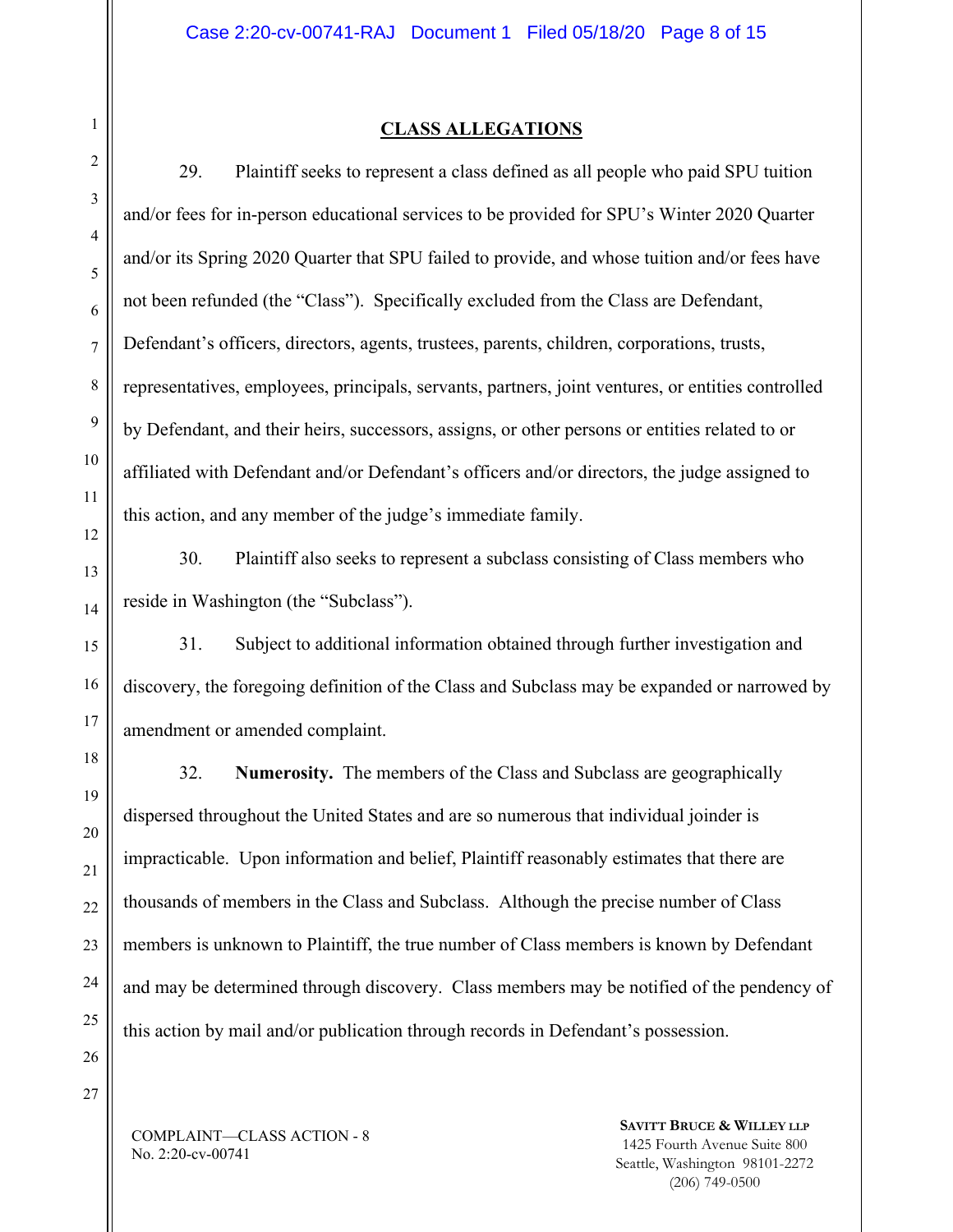Case 2:20-cv-00741-RAJ Document 1 Filed 05/18/20 Page 9 of 15

| $\mathbf{1}$        | 33.                                                                                                                         | Existence and predominance of common questions of law and fact.                                                                                                       |                                                                      |  |  |  |  |
|---------------------|-----------------------------------------------------------------------------------------------------------------------------|-----------------------------------------------------------------------------------------------------------------------------------------------------------------------|----------------------------------------------------------------------|--|--|--|--|
| $\overline{c}$      | Common questions of law and fact exist as to all members of the Class and Subclass and                                      |                                                                                                                                                                       |                                                                      |  |  |  |  |
| 3                   | predominate over any questions affecting only individual Class members. These common legal                                  |                                                                                                                                                                       |                                                                      |  |  |  |  |
| $\overline{4}$<br>5 | and factual questions include, but are not limited to, the following:                                                       |                                                                                                                                                                       |                                                                      |  |  |  |  |
| 6                   | whether Defendant accepted money from Class and Subclass members in<br>(a)<br>exchange for the promise to provide services; |                                                                                                                                                                       |                                                                      |  |  |  |  |
| 7<br>8              | (b)                                                                                                                         | whether Defendant has provided the services for which Class and Subclass<br>members contracted;                                                                       |                                                                      |  |  |  |  |
| 9<br>10             | (c)                                                                                                                         | whether Class and Subclass members are entitled to a refund for that portion of<br>the tuition and/or fees that was paid for services that Defendant did not provide; |                                                                      |  |  |  |  |
| 11                  | (d)                                                                                                                         | whether Defendant has unlawfully converted money from Plaintiff, the Class<br>and Subclass; and                                                                       |                                                                      |  |  |  |  |
| 12<br>13            | (d)                                                                                                                         | whether Defendant is liable to Plaintiff, the Class, and Subclass for unjust<br>enrichment.                                                                           |                                                                      |  |  |  |  |
| 14                  | 34.                                                                                                                         | Typicality. Plaintiff's claims are typical of the claims of the other members of                                                                                      |                                                                      |  |  |  |  |
| 15                  |                                                                                                                             | the Class in that, among other things, all Class and Subclass members were similarly situated                                                                         |                                                                      |  |  |  |  |
| 16                  | and were comparably injured through Defendant's wrongful conduct as set forth herein.                                       |                                                                                                                                                                       |                                                                      |  |  |  |  |
| 17                  | Further, there are no defenses available to Defendant that are unique to Plaintiff.                                         |                                                                                                                                                                       |                                                                      |  |  |  |  |
| 18<br>19            | 35.                                                                                                                         | Adequacy of Representation. Plaintiff will fairly and adequately protect the                                                                                          |                                                                      |  |  |  |  |
| 20                  |                                                                                                                             | interests of the Class and Subclass. Plaintiff has retained counsel that is highly experienced in                                                                     |                                                                      |  |  |  |  |
| 21                  | complex consumer class action litigation, and Plaintiff intends to vigorously prosecute this                                |                                                                                                                                                                       |                                                                      |  |  |  |  |
| 22                  | action on behalf of the Class and Subclass. Furthermore, Plaintiff has no interests that are                                |                                                                                                                                                                       |                                                                      |  |  |  |  |
| 23                  |                                                                                                                             | antagonistic to those of the Class or Subclass.                                                                                                                       |                                                                      |  |  |  |  |
| 24                  | 36.                                                                                                                         | Superiority. A class action is superior to all other available means for the fair                                                                                     |                                                                      |  |  |  |  |
| 25<br>26            |                                                                                                                             | and efficient adjudication of this controversy. The damages or other financial detriment                                                                              |                                                                      |  |  |  |  |
| 27                  | suffered by individual Class and Subclass members are relatively small compared to the burden                               |                                                                                                                                                                       |                                                                      |  |  |  |  |
|                     |                                                                                                                             | COMPLAINT-CLASS ACTION - 9                                                                                                                                            | <b>SAVITT BRUCE &amp; WILLEY LLP</b><br>1425 Fourth Avenue Suite 800 |  |  |  |  |

No. 2:20-cv-00741

 $\mathsf{I}\mathsf{I}$ 

1425 Fourth Avenue Suite 800 Seattle, Washington 98101-2272 (206) 749-0500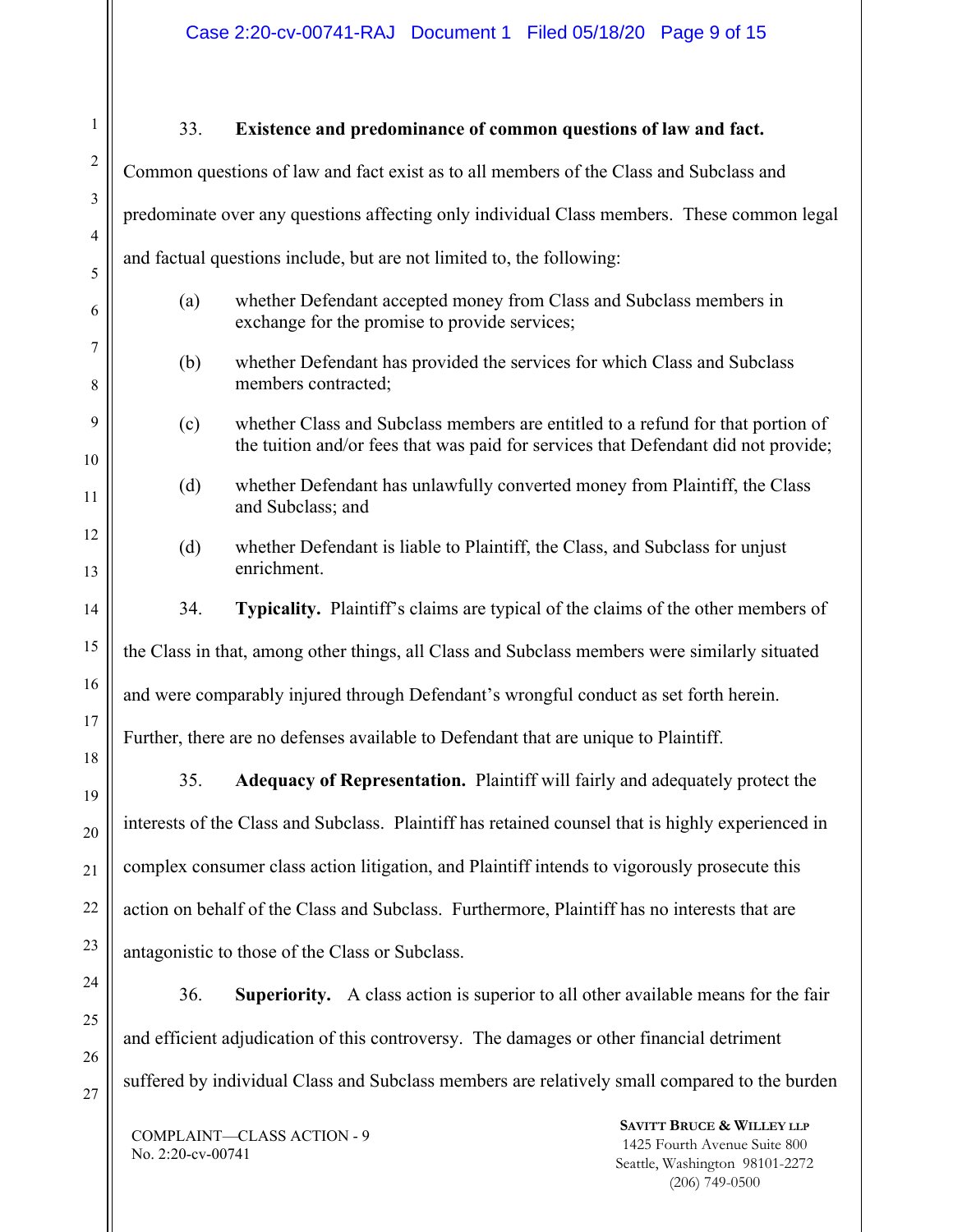## Case 2:20-cv-00741-RAJ Document 1 Filed 05/18/20 Page 10 of 15

COMPLAINT—CLASS ACTION - 10 No. 2:20-cv-00741 **SAVITT BRUCE & WILLEY LLP** 1425 Fourth Avenue Suite 800 Seattle, Washington 98101-2272 (206) 749-0500 1 2 3 4 5 6 7 8 9 10 11 12 13 14 15 16 17 18 19 20 21 22 23 24 25 26 27 and expense of individual litigation of their claims against Defendant. It would thus be virtually impossible for the Class or Subclass to obtain effective redress for the wrongs committed against the members on an individual basis. Furthermore, even if Class or Subclass members could afford such individualized litigation, the court system could not. Individualized litigation would create the danger of inconsistent or contradictory judgments arising from the same set of facts. Individualized litigation would also increase the delay and expense to all parties and the court system from the issues raised by this action. By contrast, the class action device provides the benefits of adjudication of these issues in a single proceeding, economies of scale, and comprehensive supervision by a single court, and presents no unusual management difficulties under the circumstances. 37. In the alternative, the Class and Subclass may also be certified because: (a) the prosecution of separate actions by individual Class and Subclass members would create a risk of inconsistent or varying adjudications with respect to individual Class members that would establish incompatible standards of conduct for the Defendant; (b) the prosecution of separate actions by individual Class and Subclass members would create a risk of adjudications with respect to them that would, as a practical matter, be dispositive of the interests of other Class members not parties to the adjudications, or substantially impair or impede their ability to protect their interests; and/or (c) Defendant has acted or refused to act on grounds generally applicable to the Class as a whole, thereby making appropriate final declaratory and/or injunctive relief with respect to the members of the Class as a whole. **COUNT I Breach of Contract (On Behalf of the Class and Subclass)**  38. Plaintiff hereby incorporates by reference the allegations contained in paragraphs 1-37 of this complaint.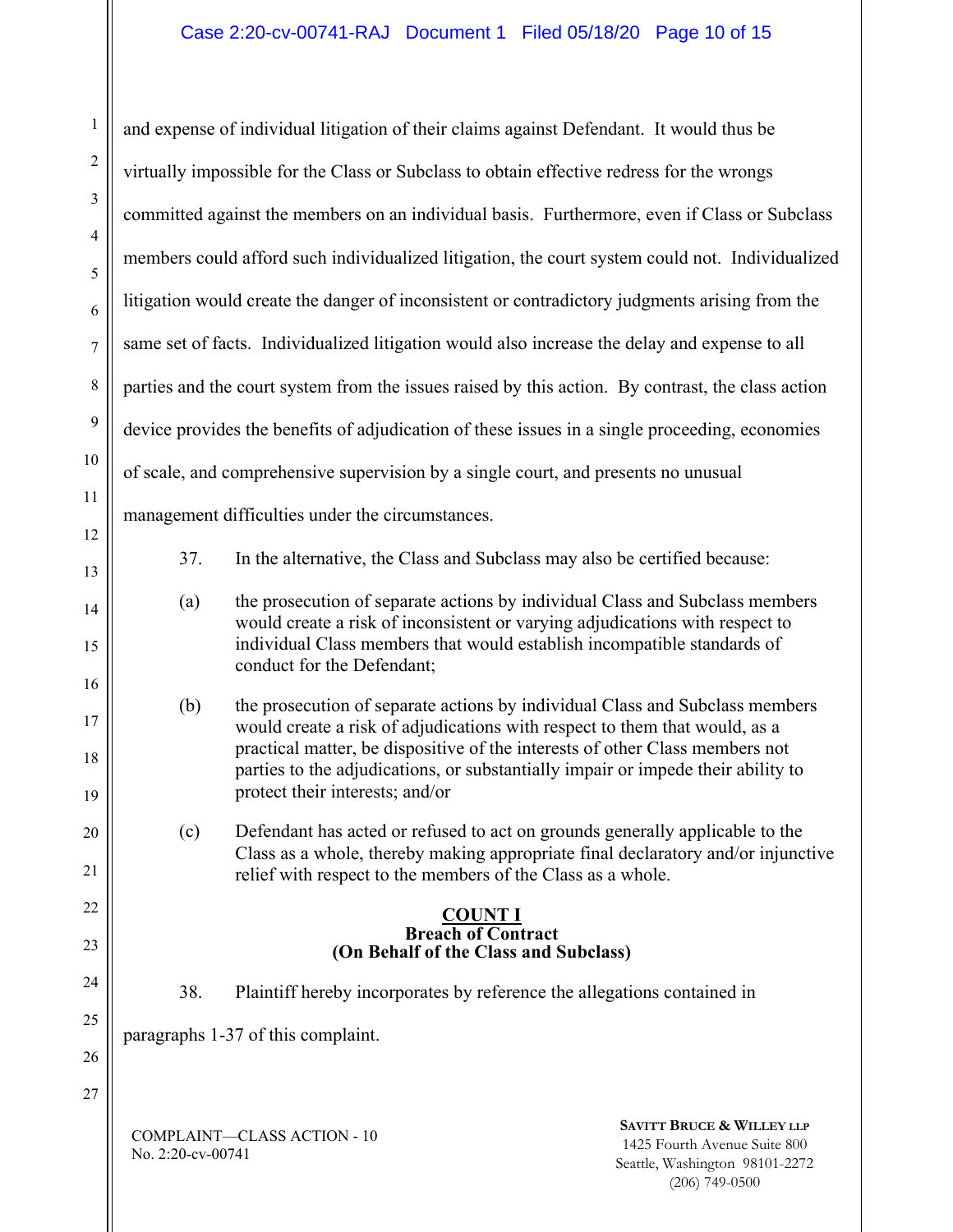39. Plaintiff brings this claim against Defendant individually and on behalf of the members of the Class and Subclass.

40. Through the payment of tuition and/or fees, Plaintiff and each member of the Class and Subclass entered into a binding contract with Defendant.

41. As part of that contract, and in exchange for the aforementioned consideration, Defendant promised to provide certain services, all as set forth above. Plaintiff and members of the Class and Subclass fulfilled their end of the bargain when they paid monies due for Winter and/or Spring 2020 tuition and/or fees. The tuition and fees were intended to cover inperson educational services from January through March for the Winter Quarter and April through June 2020 for the Spring Quarter. In exchange for the monies paid, Plaintiff and the Class and Subclass members were entitled to in-person educational services for the entirety of each Quarter for which they paid.

42. Defendant has failed to provide the contracted-for services and has otherwise not performed under the contract as set forth above. Defendant has retained monies paid by Plaintiff and the Class and Subclass members for their Winter and/or Spring 2020 tuition and/or fees, without providing them the benefit of their bargain.

43. Plaintiff and members of the Class and Subclass have suffered damage as a direct and proximate result of Defendant's breach, including but not limited to being deprived of the education, experience, and services that they were promised and for which they have already paid.

44. As a direct and proximate result of Defendant's breach, Plaintiff and members of the Class and Subclass are entitled to damages, to be decided by the trier of fact in this action, to include but not be limited to reimbursement of certain tuition, fees, and/or other

COMPLAINT—CLASS ACTION - 11 No. 2:20-cv-00741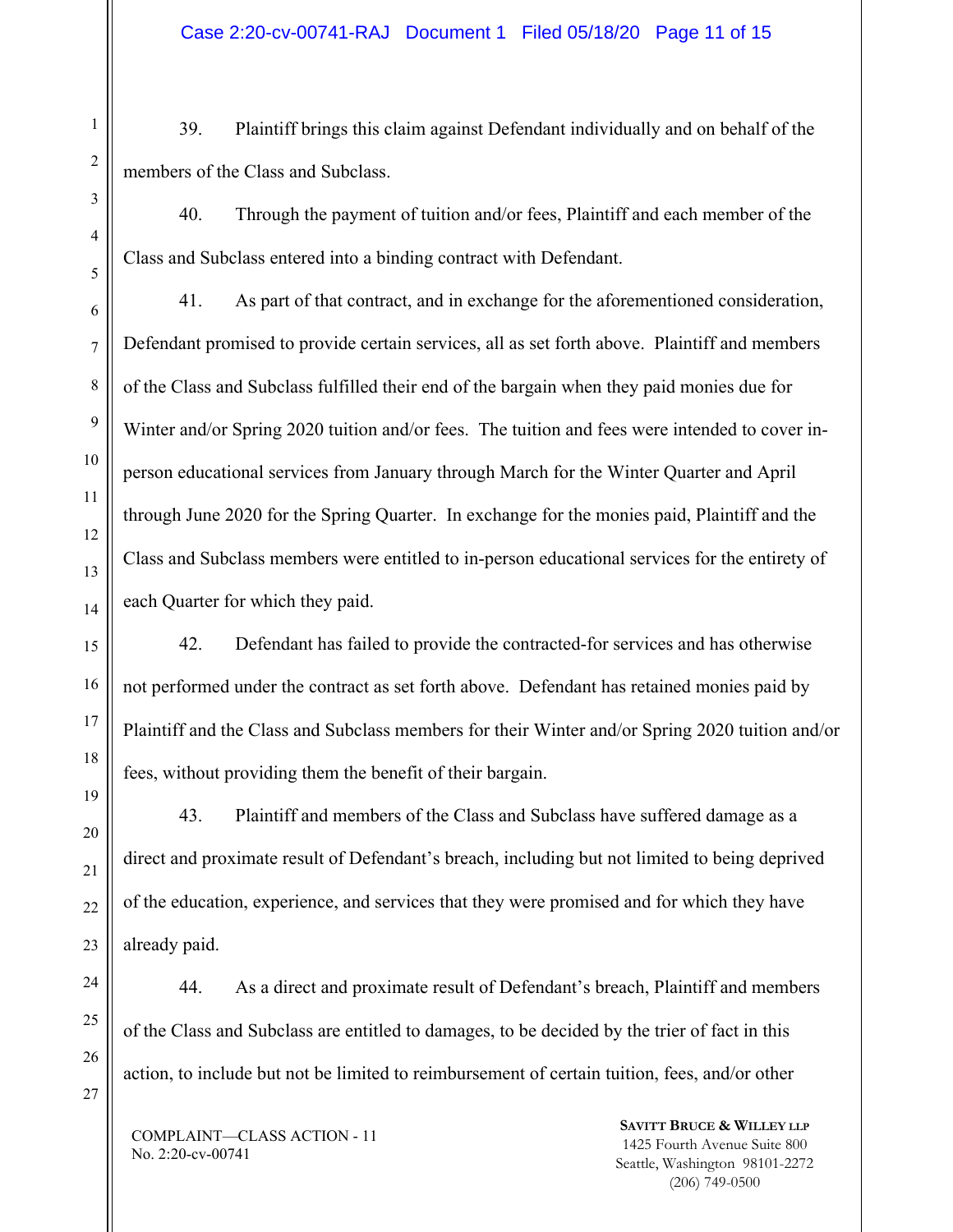COMPLAINT—CLASS ACTION - 12 **SAVITT BRUCE & WILLEY LLP** 1 2 3 4 5 6 7 8 9 10 11 12 13 14 15 16 17 18 19 20 21 22 23 24 25 26 27 expenses that were collected by Defendant for services that Defendant has failed to deliver. Defendant should return the pro-rated portion of any Winter and/or Spring 2020 tuition and/or fees for education services not provided since SPU ceased its on-campus classes on March 6, 2020. 45. Defendant's performance under the contract is not excused due to COVID-19. Indeed, Defendant should have refunded the pro-rated portion of any education services not provided. Even if performance was excused or impossible, Defendant would nevertheless be required to return the funds received for services not provided. **COUNT II Unjust Enrichment (On Behalf of the Class and Subclass)**  46. Plaintiff hereby incorporates by reference the allegations contained in paragraphs 1-45 of this complaint. 47. Plaintiff brings this claim against Defendant individually and on behalf of the members of the Class and Subclass. 48. Plaintiff and members of the Class and Subclass conferred a benefit on Defendant in the form of monies paid for Winter and/or Spring 2020 tuition and/or fees in exchange for certain services and promises. The tuition and fees were intended to cover inperson educational services from January through March for the Winter Quarter and April through June 2020 for the Spring Quarter. In exchange for the monies paid, Plaintiff and the Class and Subclass members were entitled to in-person educational services for the entirety of each Quarter for which they paid. 49. Defendant voluntarily accepted and retained this benefit by accepting payment.

No. 2:20-cv-00741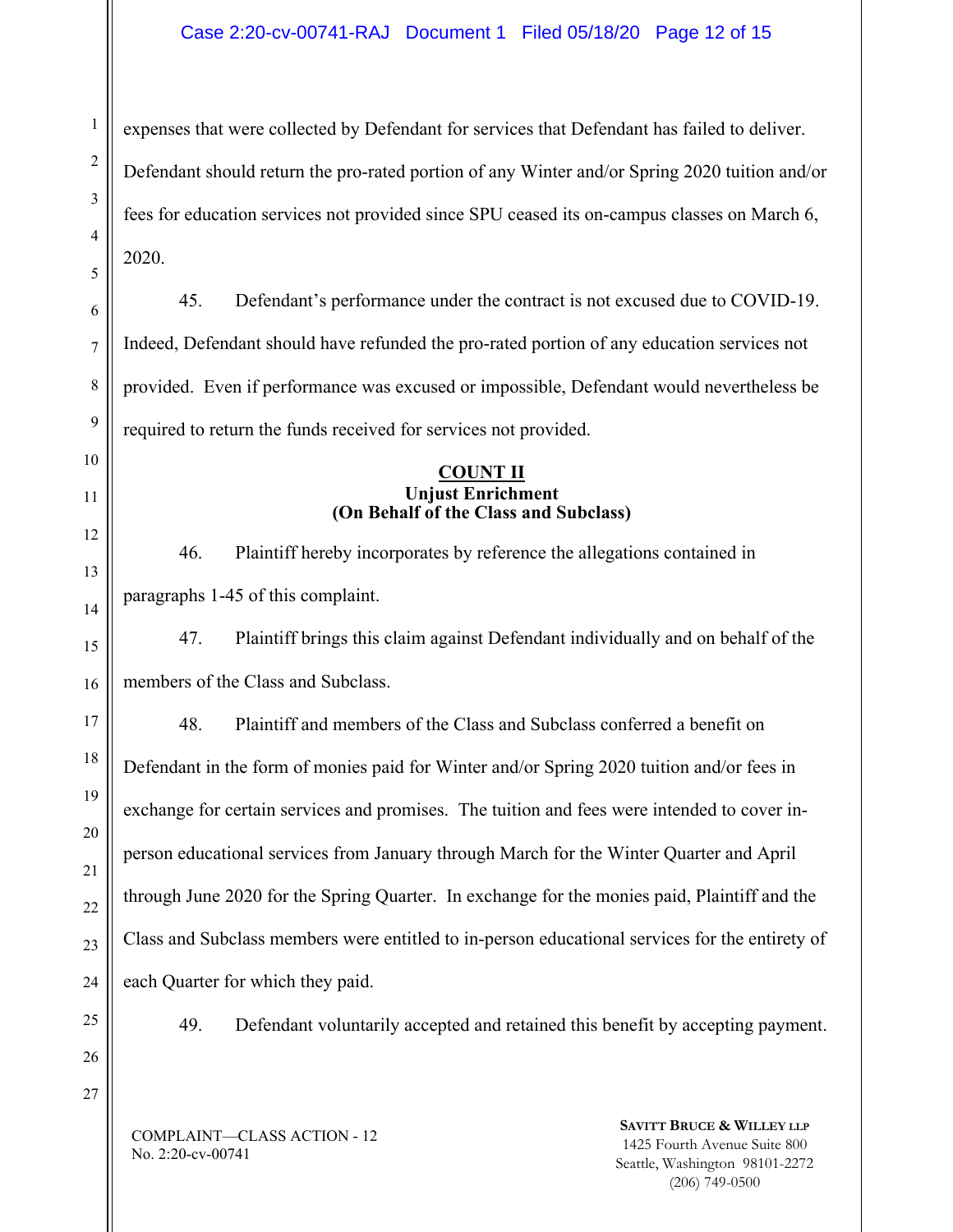COMPLAINT—CLASS ACTION - 13 **SAVITT BRUCE & WILLEY LLP** 1425 Fourth Avenue Suite 800 1 2 3 4 5 6 7 8 9 50. Defendant has retained this benefit, even though Defendant has failed to provide the education, experience, and services for which the tuition and/or fees were collected, making Defendant's retention unjust under the circumstances. Accordingly, Defendant should return the pro-rated portion of any Winter and/or Spring 2020 tuition and/or fees for education services not provided since SPU ceased its on-campus classes on March 6, 2020. 51. It would be unjust and inequitable for Defendant to retain the benefit, and Defendant should be required to disgorge this unjust enrichment. **COUNT III Conversion (On Behalf of the Class and Subclass)**  52. Plaintiff hereby incorporates by reference the allegations contained in paragraphs 1-51 of this complaint. 53. Plaintiff brings this claim against Defendant individually and on behalf of the members of the Class and Subclass. 54. Plaintiff and members of the Class and Subclass have an ownership right to the in-person educational services they were supposed to be provided in exchange for their Winter and/or Spring 2020 tuition and fee payments to Defendant. 55. Defendant intentionally interfered with the rights of Plaintiff and members of the Class and Subclass when it moved all classes to an online format and discontinued inperson educational services for which tuition and/or fees were intended to pay. 56. Plaintiff and members of the Class and Subclass demand the return of the prorated portion of any Winter and/or Spring 2020 tuition and/or fees for education services not provided since SPU shut down on March 6, 2020.

No. 2:20-cv-00741

Seattle, Washington 98101-2272 (206) 749-0500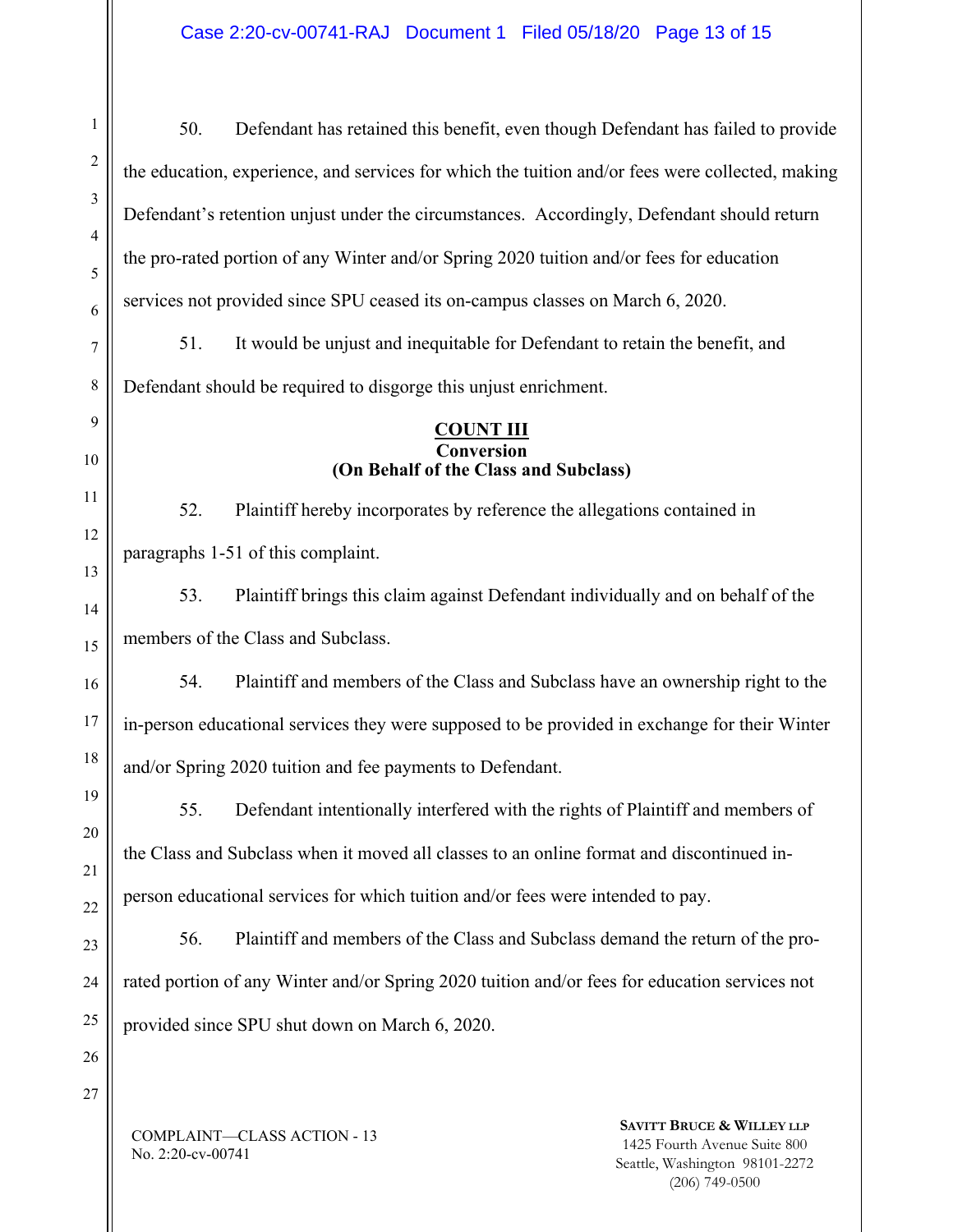57. Defendant's retention of the tuition and/or fees paid by Plaintiff and members of the Class and Subclass without providing the educational services for which they paid deprived Plaintiff and members of the Class and Subclass of the benefits for which the tuition and/or fees paid.

58. This interference with the services for which Plaintiff and members of the Class and Subclass paid damaged Plaintiff and members of the Class and Subclass in that they paid tuition and/or fees for services that will not be provided.

59. Plaintiff and members of the Class and Subclass are entitled to the return of prorated portion of any Winter and/or Spring 2020 tuition and/or fees for education services not provided since SPU ceased in-person classes on March 6, 2020.

## **PRAYER FOR RELIEF**

WHEREFORE, Plaintiff, individually and on behalf of all others similarly situated, seeks judgment against Defendant, as follows:

A. For an order certifying the nationwide Class and the Washington Subclass under Rule 23 of the Federal Rules of Civil Procedure and naming Plaintiff as the representative for the Class and Washington Subclass and Plaintiff's attorneys as Class Counsel;

B. For an order declaring the Defendant's conduct violates the laws referenced herein;

C. For an order finding in favor of Plaintiff, the nationwide Class, and the Washington Subclass on all counts asserted herein;

D. For compensatory, statutory, and punitive damages in amounts to be determined by the Court and/or jury;

COMPLAINT—CLASS ACTION - 14 No. 2:20-cv-00741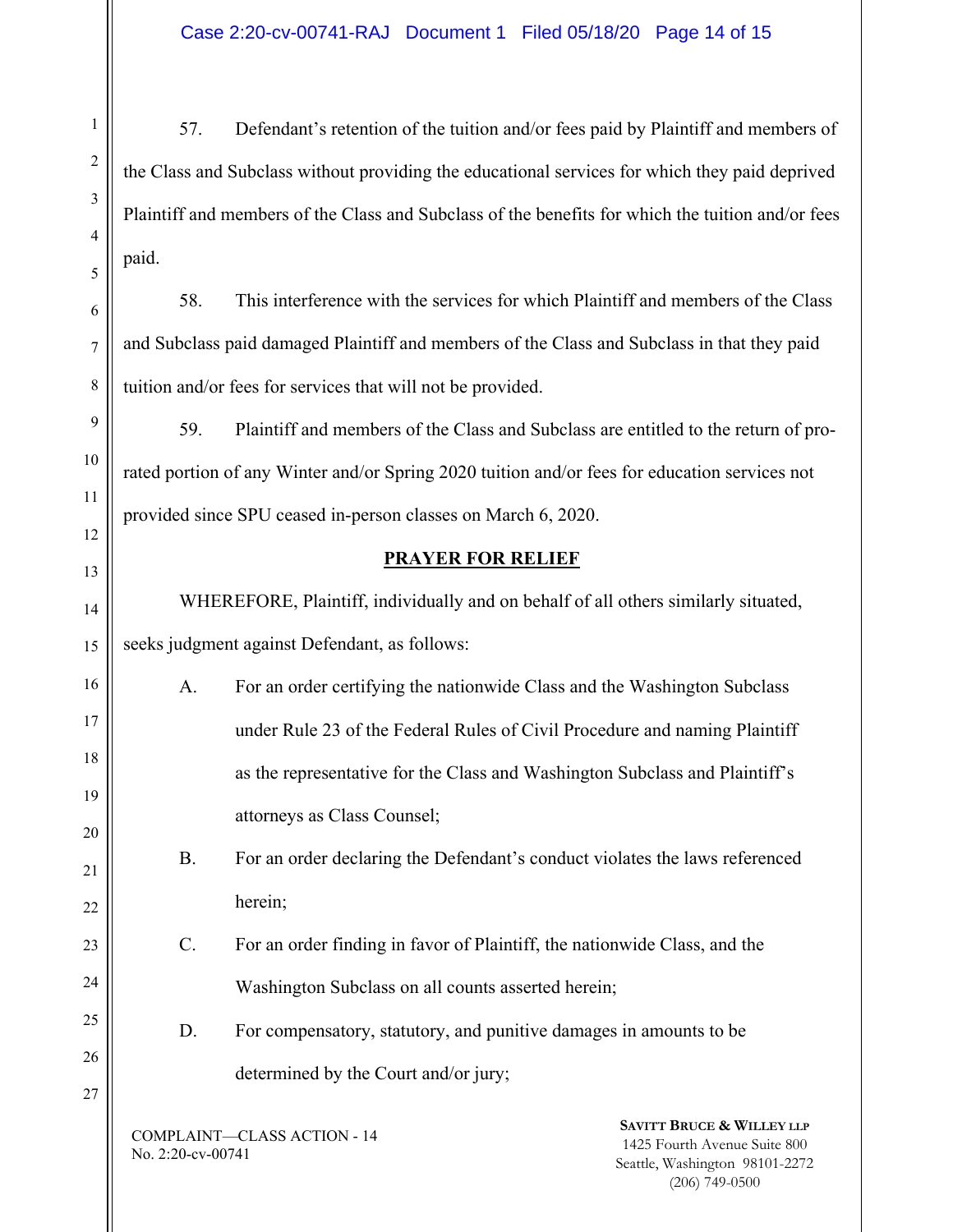|                                                        | Case 2:20-cv-00741-RAJ Document 1 Filed 05/18/20 Page 15 of 15                                                                                                                                                                                                                                                                                                                                                                                                                                  |  |  |  |  |  |  |  |
|--------------------------------------------------------|-------------------------------------------------------------------------------------------------------------------------------------------------------------------------------------------------------------------------------------------------------------------------------------------------------------------------------------------------------------------------------------------------------------------------------------------------------------------------------------------------|--|--|--|--|--|--|--|
| 1<br>2<br>3<br>4<br>5<br>6<br>$\overline{7}$<br>8<br>9 | Ε.<br>For prejudgment interest on all amounts awarded;<br>F.<br>For an order of restitution and all other forms of equitable monetary relief;<br>G.<br>For injunctive relief as the Court may deem proper; and<br>For an order awarding Plaintiff and the Class and Washington Subclass their<br>Н.<br>reasonable attorneys' fees and expenses and costs of suit.<br><b>DEMAND FOR TRIAL BY JURY</b><br>Pursuant to Federal Rule of Civil Procedure 38(b), Plaintiff demands a trial by jury of |  |  |  |  |  |  |  |
| 10                                                     | any and all issues in this action so triable of right.                                                                                                                                                                                                                                                                                                                                                                                                                                          |  |  |  |  |  |  |  |
| 11                                                     | DATED: May 16, 2020.                                                                                                                                                                                                                                                                                                                                                                                                                                                                            |  |  |  |  |  |  |  |
| 12                                                     | <b>SAVITT BRUCE &amp; WILLEY LLP</b>                                                                                                                                                                                                                                                                                                                                                                                                                                                            |  |  |  |  |  |  |  |
| 13                                                     | s/Miles A. Yanick<br>By                                                                                                                                                                                                                                                                                                                                                                                                                                                                         |  |  |  |  |  |  |  |
| 14                                                     | s/Jacob P. Freeman<br>Miles A Yanick, WSBA #26603                                                                                                                                                                                                                                                                                                                                                                                                                                               |  |  |  |  |  |  |  |
| 15                                                     | Jacob P. Freeman, WSBA #54123<br>1425 Fourth Avenue Suite 800                                                                                                                                                                                                                                                                                                                                                                                                                                   |  |  |  |  |  |  |  |
| 16                                                     | Seattle, Washington 98101-2272<br>Telephone: 206.749.0500                                                                                                                                                                                                                                                                                                                                                                                                                                       |  |  |  |  |  |  |  |
| 17                                                     | Facsimile: 206.749.0600<br>Email:<br>myanick@sbwllp.com                                                                                                                                                                                                                                                                                                                                                                                                                                         |  |  |  |  |  |  |  |
| 18<br>19                                               | jfreeman@sbwLLP.com                                                                                                                                                                                                                                                                                                                                                                                                                                                                             |  |  |  |  |  |  |  |
| 20                                                     | <b>BURSOR &amp; FISHER, P.A.</b>                                                                                                                                                                                                                                                                                                                                                                                                                                                                |  |  |  |  |  |  |  |
| 21                                                     | $\rm\,By$<br>s/Frederick J. Klorczyk III                                                                                                                                                                                                                                                                                                                                                                                                                                                        |  |  |  |  |  |  |  |
| 22                                                     | s/Brittany S. Scott<br>By<br>Frederick J. Klorczyk III (pro hac vice forthcoming)                                                                                                                                                                                                                                                                                                                                                                                                               |  |  |  |  |  |  |  |
| 23                                                     | Brittany S. Scott (pro hac vice forthcoming)<br>1990 North California Blvd., Suite 940                                                                                                                                                                                                                                                                                                                                                                                                          |  |  |  |  |  |  |  |
| 24                                                     | Walnut Creek, CA 94596<br>Telephone: (925) 300-4455                                                                                                                                                                                                                                                                                                                                                                                                                                             |  |  |  |  |  |  |  |
| 25                                                     | Facsimile: (925) 407-2700<br>Email:<br>fklorczyk@bursor.com                                                                                                                                                                                                                                                                                                                                                                                                                                     |  |  |  |  |  |  |  |
| 26                                                     | bscott@bursor.com                                                                                                                                                                                                                                                                                                                                                                                                                                                                               |  |  |  |  |  |  |  |
| 27                                                     | <b>Attorneys for Plaintiff Andrew Bolland</b>                                                                                                                                                                                                                                                                                                                                                                                                                                                   |  |  |  |  |  |  |  |
|                                                        | <b>SAVITT BRUCE &amp; WILLEY LLP</b><br><b>COMPLAINT-CLASS ACTION - 15</b><br>1425 Fourth Avenue Suite 800<br>No. 2:20-cv-00741<br>Seattle, Washington 98101-2272<br>$(206)$ 749-0500                                                                                                                                                                                                                                                                                                           |  |  |  |  |  |  |  |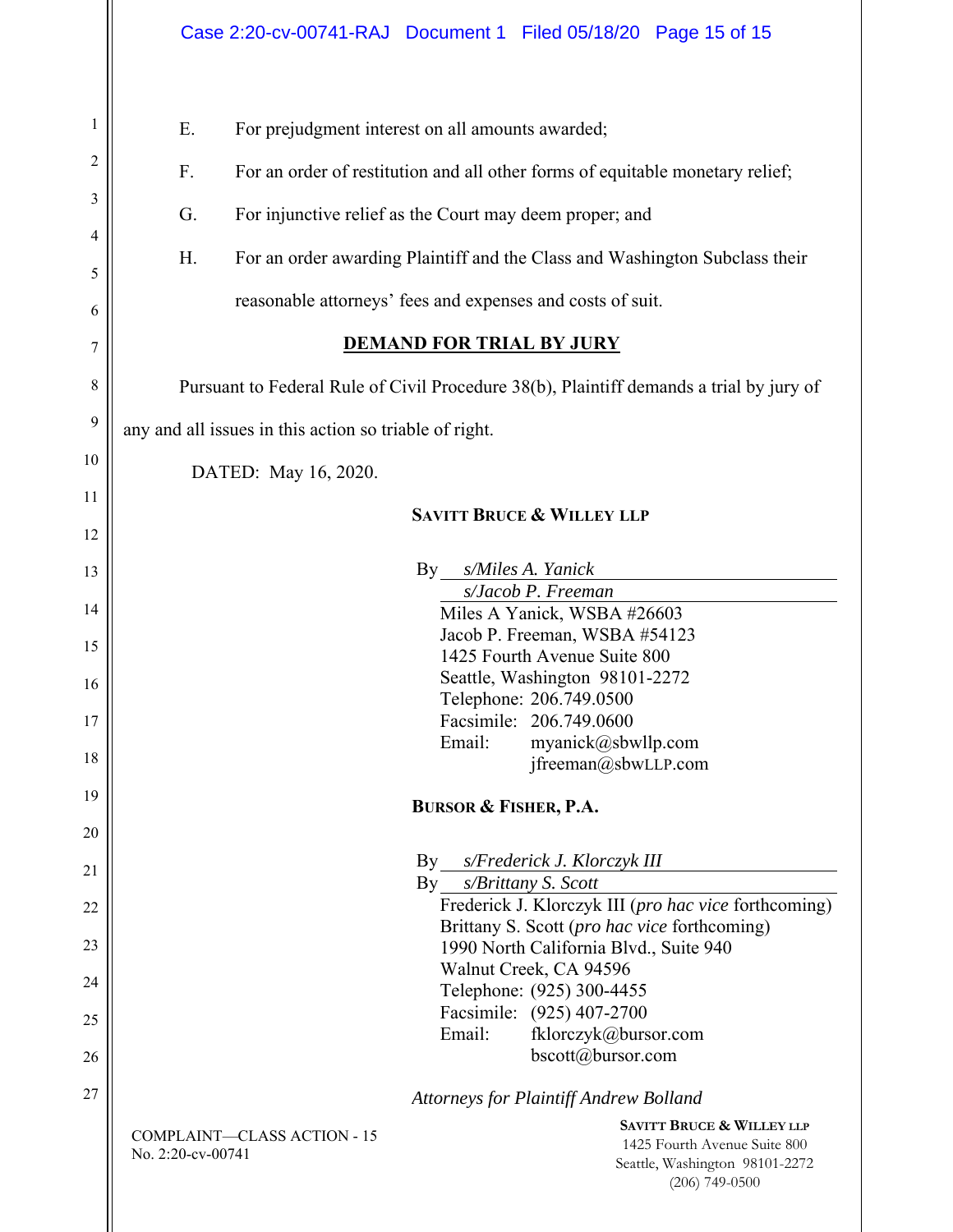AO 440 (Rev. 06/12) Summons in a Civil Action

## UNITED STATES DISTRICT COURT

for the

Western District of Washington

) ) ) ) ) ) ) ) ) )

ANDREW BOLLAND, individually and on behalf of all others similarly situated,

*Plaintiff(s)*

v.  $\frac{1}{2}$  Civil Action No. 2:20-cv-00741

Seattle Pacific University

*Defendant(s)*

#### ) )

### **SUMMONS IN A CIVIL ACTION**

To: *(Defendant's name and address)* Seattle Pacific University

c/o Assistant Vice President for Risk Management & University Counsel Registered Agent 3307 3rd Avenue West Seattle, Washington 98119

A lawsuit has been filed against you.

Within 21 days after service of this summons on you (not counting the day you received it) — or 60 days if you are the United States or a United States agency, or an officer or employee of the United States described in Fed. R. Civ. P. 12 (a)(2) or  $(3)$  — you must serve on the plaintiff an answer to the attached complaint or a motion under Rule 12 of the Federal Rules of Civil Procedure. The answer or motion must be served on the plaintiff or plaintiff's attorney, whose name and address are:

Miles A. Yanick Jacob P. Freeman Savitt Bruce & Willey LLP 1425 Fourth Avenue, Suite 800 Seattle, WA 98101 (206) 749-0500

If you fail to respond, judgment by default will be entered against you for the relief demanded in the complaint. You also must file your answer or motion with the court.

*CLERK OF COURT*

Date:

*Signature of Clerk or Deputy Clerk*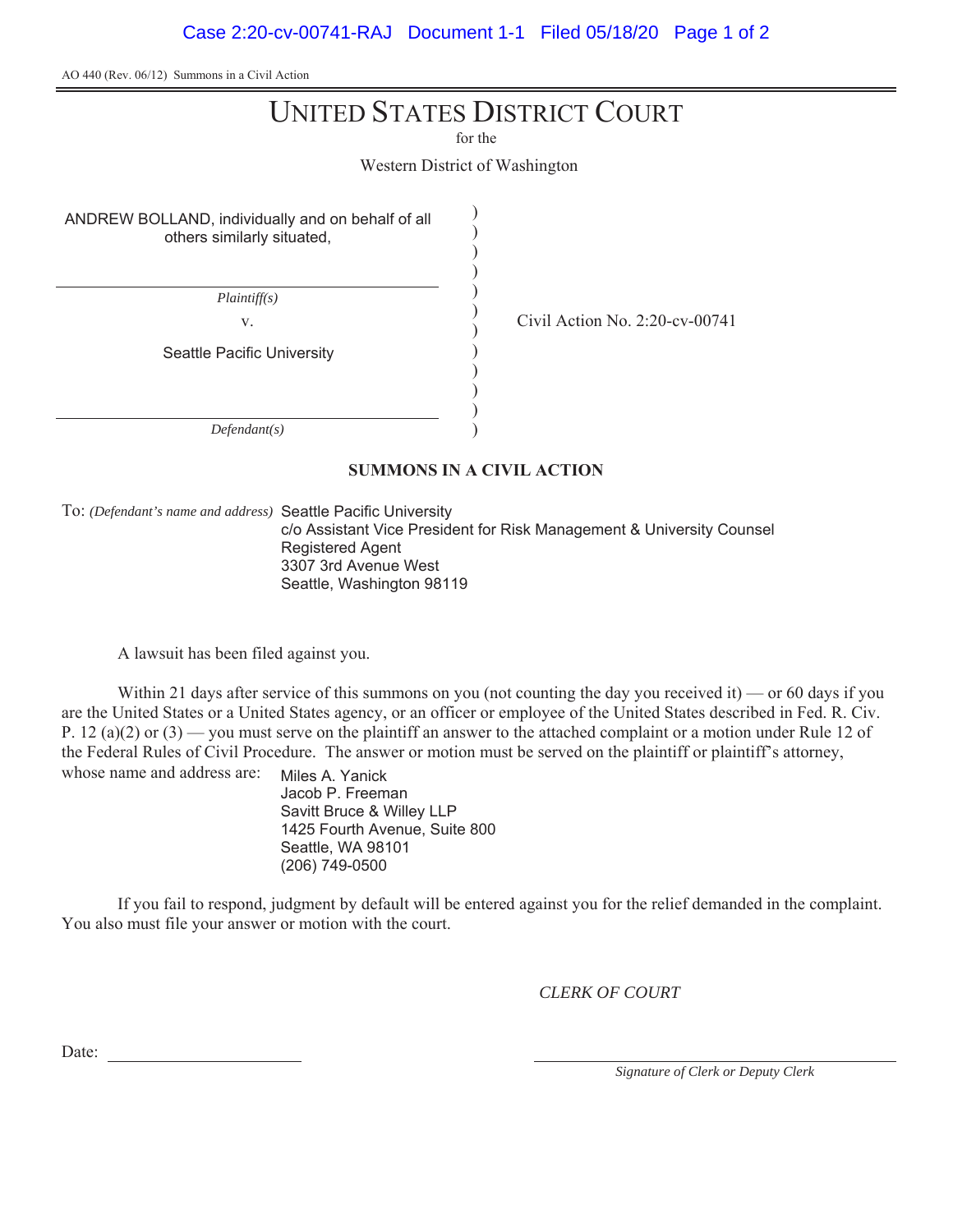AO 440 (Rev. 06/12) Summons in a Civil Action (Page 2)

Civil Action No.

## **PROOF OF SERVICE**

*(This section should not be filed with the court unless required by Fed. R. Civ. P. 4 (l))*

|       |                                                                                             | This summons for (name of individual and title, if any)                            |                                                              |      |          |  |  |
|-------|---------------------------------------------------------------------------------------------|------------------------------------------------------------------------------------|--------------------------------------------------------------|------|----------|--|--|
|       | was received by me on <i>(date)</i>                                                         |                                                                                    |                                                              |      |          |  |  |
|       | $\Box$ I personally served the summons on the individual at (place)                         |                                                                                    |                                                              |      |          |  |  |
|       |                                                                                             |                                                                                    | on $(data)$                                                  | ; or |          |  |  |
|       | $\Box$ I left the summons at the individual's residence or usual place of abode with (name) |                                                                                    |                                                              |      |          |  |  |
|       | , a person of suitable age and discretion who resides there,                                |                                                                                    |                                                              |      |          |  |  |
|       | on $(data)$                                                                                 | , and mailed a copy to the individual's last known address; or                     |                                                              |      |          |  |  |
|       | $\Box$ I served the summons on (name of individual)                                         |                                                                                    | <u> 1980 - Johann Barn, fransk politik fotball (d. 1980)</u> |      | , who is |  |  |
|       |                                                                                             | designated by law to accept service of process on behalf of (name of organization) |                                                              |      |          |  |  |
|       |                                                                                             |                                                                                    | on $(data)$                                                  | ; or |          |  |  |
|       |                                                                                             | $\Box$ I returned the summons unexecuted because                                   | <u> 1980 - Johann Barbara, martin amerikan personal (</u>    |      | ; or     |  |  |
|       | $\Box$ Other (specify):                                                                     |                                                                                    |                                                              |      |          |  |  |
|       | My fees are \$                                                                              | for travel and \$                                                                  | for services, for a total of \$                              | 0.00 |          |  |  |
|       | I declare under penalty of perjury that this information is true.                           |                                                                                    |                                                              |      |          |  |  |
| Date: |                                                                                             |                                                                                    |                                                              |      |          |  |  |
|       |                                                                                             |                                                                                    | Server's signature                                           |      |          |  |  |
|       |                                                                                             |                                                                                    | Printed name and title                                       |      |          |  |  |
|       |                                                                                             |                                                                                    |                                                              |      |          |  |  |

*Server's address*

Additional information regarding attempted service, etc: